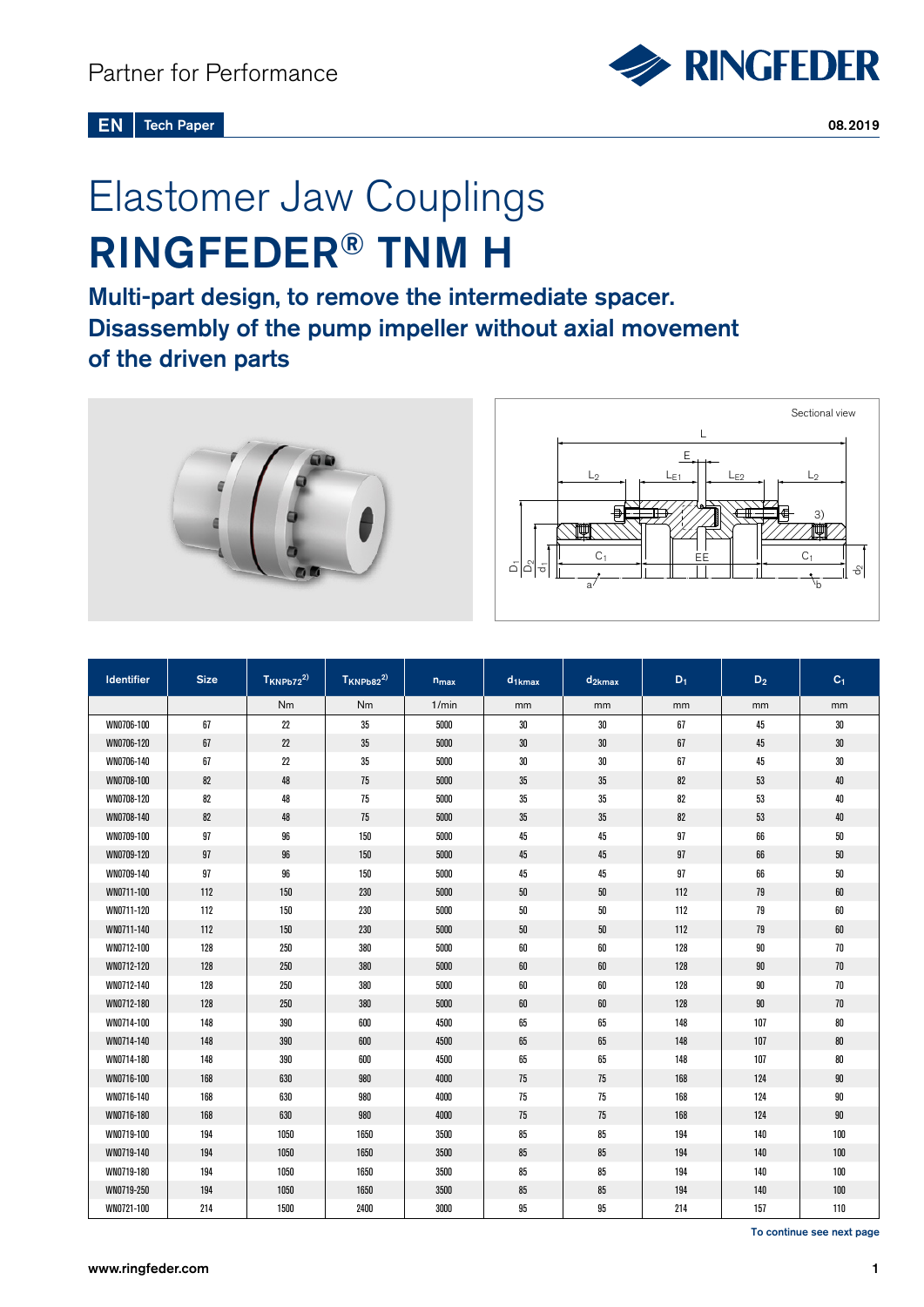

EN Tech Paper

#### 08.2019

## Elastomer Jaw Couplings RINGFEDER® TNM H

| <b>Identifier</b> | <b>Size</b> | $T$ KNPb72 <sup>2)</sup> | $TKNPb82^{2)}$ | $n_{max}$ | $d_{1kmax}$ | $d_{2kmax}$ | $D_1$ | D <sub>2</sub> | C <sub>1</sub> |
|-------------------|-------------|--------------------------|----------------|-----------|-------------|-------------|-------|----------------|----------------|
|                   |             | Nm                       | <b>Nm</b>      | 1/min     | mm          | mm          | mm    | mm             | mm             |
| WN0721-140        | 214         | 1500                     | 2400           | 3000      | 95          | 95          | 214   | 157            | 110            |
| WN0721-180        | 214         | 1500                     | 2400           | 3000      | 95          | 95          | 214   | 157            | 110            |
| WN0721-250        | 214         | 1500                     | 2400           | 3000      | 95          | 95          | 214   | 157            | 110            |
| WN0724-100        | 240         | 2400                     | 3700           | 2750      | 110         | 110         | 240   | 179            | 120            |
| WN0724-140        | 240         | 2400                     | 3700           | 2750      | 110         | 110         | 240   | 179            | 120            |
| WN0724-180        | 240         | 2400                     | 3700           | 2750      | 110         | 110         | 240   | 179            | 120            |
| WN0724-250        | 240         | 2400                     | 3700           | 2750      | 110         | 110         | 240   | 179            | 120            |
| WN0726-100        | 265         | 3700                     | 5800           | 2500      | 120         | 120         | 265   | 198            | 140            |
| WN0726-140        | 265         | 3700                     | 5800           | 2500      | 120         | 120         | 265   | 198            | 140            |
| WN0726-180        | 265         | 3700                     | 5800           | 2500      | 120         | 120         | 265   | 198            | 140            |
| WN0726-250        | 265         | 3700                     | 5800           | 2500      | 120         | 120         | 265   | 198            | 140            |
| WN0729-140        | 295         | 4900                     | 7550           | 2250      | 130         | 130         | 295   | 214            | 150            |
| WN0729-180        | 295         | 4900                     | 7550           | 2250      | 130         | 130         | 295   | 214            | 150            |
| WN0729-250        | 295         | 4900                     | 7550           | 2250      | 130         | 130         | 295   | 214            | 150            |
| WN0733-140        | 330         | 6400                     | 9900           | 2000      | 150         | 150         | 330   | 248            | 160            |
| WN0733-180        | 330         | 6400                     | 9900           | 2000      | 150         | 150         | 330   | 248            | 160            |
| WN0733-250        | 330         | 6400                     | 9900           | 2000      | 150         | 150         | 330   | 248            | 160            |

| <b>Identifier</b> | <b>Size</b> | L.  | L <sub>2</sub> | L <sub>E1</sub> | $L_{E2}$ | E.              | F <sub>E</sub> | EE. | Gwzw | <b>Gwub</b> |
|-------------------|-------------|-----|----------------|-----------------|----------|-----------------|----------------|-----|------|-------------|
|                   |             | mm  | mm             | mm              | mm       | mm              | mm             | mm  | kg   | kg          |
| WN0706-100        | 67          | 160 | $20\,$         | 48,5            | 48,5     | 5               | $+/- 0.5$      | 100 | 1,4  | 2,5         |
| WN0706-120        | 67          | 180 | $20\,$         | 48,5            | 68,5     | 5               | $+/- 0,5$      | 120 | 1,7  | 2,8         |
| WN0706-140        | 67          | 200 | $20\,$         | 68,5            | 68,5     | 5               | $+/- 0.5$      | 140 | 2,0  | 3,1         |
| WN0708-100        | 82          | 180 | $28\,$         | 48,5            | 48,5     | $5\phantom{.0}$ | $+/-1,0$       | 100 | 2,0  | 4,0         |
| WN0708-120        | 82          | 200 | 28             | 48,5            | 68,5     | 5               | $+/-1,0$       | 120 | 2,4  | 4,0         |
| WN0708-140        | 82          | 220 | $28\,$         | 68,5            | 68,5     | 5               | $+/-1,0$       | 140 | 2,8  | 4,9         |
| WN0709-100        | 97          | 200 | 37             | 48,5            | 48,5     | 5               | $+/-1,0$       | 100 | 2,8  | 6,4         |
| WN0709-120        | 97          | 220 | 37             | 48,5            | 68,5     | $5\phantom{.0}$ | $+/-1,0$       | 120 | 3,5  | 7,0         |
| WN0709-140        | 97          | 240 | 37             | 68,5            | 68,5     | 5               | $+/-1,0$       | 140 | 4,1  | 7,7         |
| WN0711-100        | 112         | 220 | 46,5           | 48              | 48       | $\overline{1}$  | $+/-1,0$       | 100 | 3,8  | 9,5         |
| WN0711-120        | 112         | 240 | 46,5           | 48              | 68       | $\overline{1}$  | $+/-1,0$       | 120 | 4,6  | 10,3        |
| WN0711-140        | 112         | 260 | 46,5           | 68              | 68       | $\overline{1}$  | $+/-1,0$       | 140 | 5,4  | 11,1        |
| WN0712-100        | 128         | 240 | 56,5           | 48              | 48       | $\overline{1}$  | $+/-1,0$       | 100 | 4,8  | 13,2        |
| WN0712-120        | 128         | 260 | 56,5           | 48              | 68       | $\overline{1}$  | $+/-1,0$       | 120 | 5,8  | 14,2        |
| WN0712-140        | 128         | 280 | 56,5           | 68              | 68       | $\overline{1}$  | $+/-1,0$       | 140 | 6,7  | 15,1        |
| WN0712-180        | 128         | 320 | 56,5           | 88              | 88       | $\overline{1}$  | $+/-1,0$       | 180 | 8,6  | 17,0        |
| WN0714-100        | 148         | 260 | 64,5           | 48              | 48       | $\overline{1}$  | $+/-1,0$       | 100 | 6,0  | 18,4        |
| WN0714-140        | 148         | 300 | 64,5           | 48              | 88       | $\overline{1}$  | $+/-1,0$       | 140 | 8,4  | 20.8        |
| WN0714-180        | 148         | 340 | 64,5           | 88              | 88       | $\overline{1}$  | $+/-1,0$       | 180 | 10,8 | 23,3        |
| WN0716-100        | 168         | 280 | 73,5           | 48              | 48       | $\overline{1}$  | $+/-1.5$       | 100 | 7,6  | 26,0        |
| WN0716-140        | 168         | 320 | 73,5           | 48              | 88       | $\overline{1}$  | $+/-1,5$       | 140 | 10,5 | 28,9        |
| WN0716-180        | 168         | 360 | 73,5           | 88              | 88       | $\overline{1}$  | $+/-1.5$       | 180 | 13,3 | 31,8        |
| WN0719-100        | 194         | 300 | 82,5           | 48              | 48       | $\overline{1}$  | $+/- 1,5$      | 100 | 9,4  | 35,7        |
| WN0719-140        | 194         | 340 | 82,5           | 48              | 88       | $\overline{1}$  | $+/-1,5$       | 140 | 12,9 | 39,1        |
| WN0719-180        | 194         | 380 | 82,5           | 88              | 88       | $\overline{1}$  | $+/-1,5$       | 180 | 16,3 | 42,6        |
| WN0719-250        | 194         | 450 | 82,5           | 123             | 123      | $\overline{1}$  | $+/-1.5$       | 250 | 22,4 | 48,7        |
| WN0721-100        | 214         | 320 | 90,5           | 48              | 48       | $\overline{1}$  | $+/-1.5$       | 100 | 11,5 | 47,6        |
| WN0721-140        | 214         | 360 | 90,5           | 48              | 88       | $\overline{1}$  | $+/-1.5$       | 140 | 15,7 | 51,8        |
| WN0721-180        | 214         | 400 | 90,5           | 88              | 88       | $\overline{1}$  | $+/-1,5$       | 180 | 19,9 | 56,0        |
| WN0721-250        | 214         | 470 | 90,5           | 123             | 123      | $\overline{1}$  | $+/-1,5$       | 250 | 27,2 | 63,3        |

To continue see next page